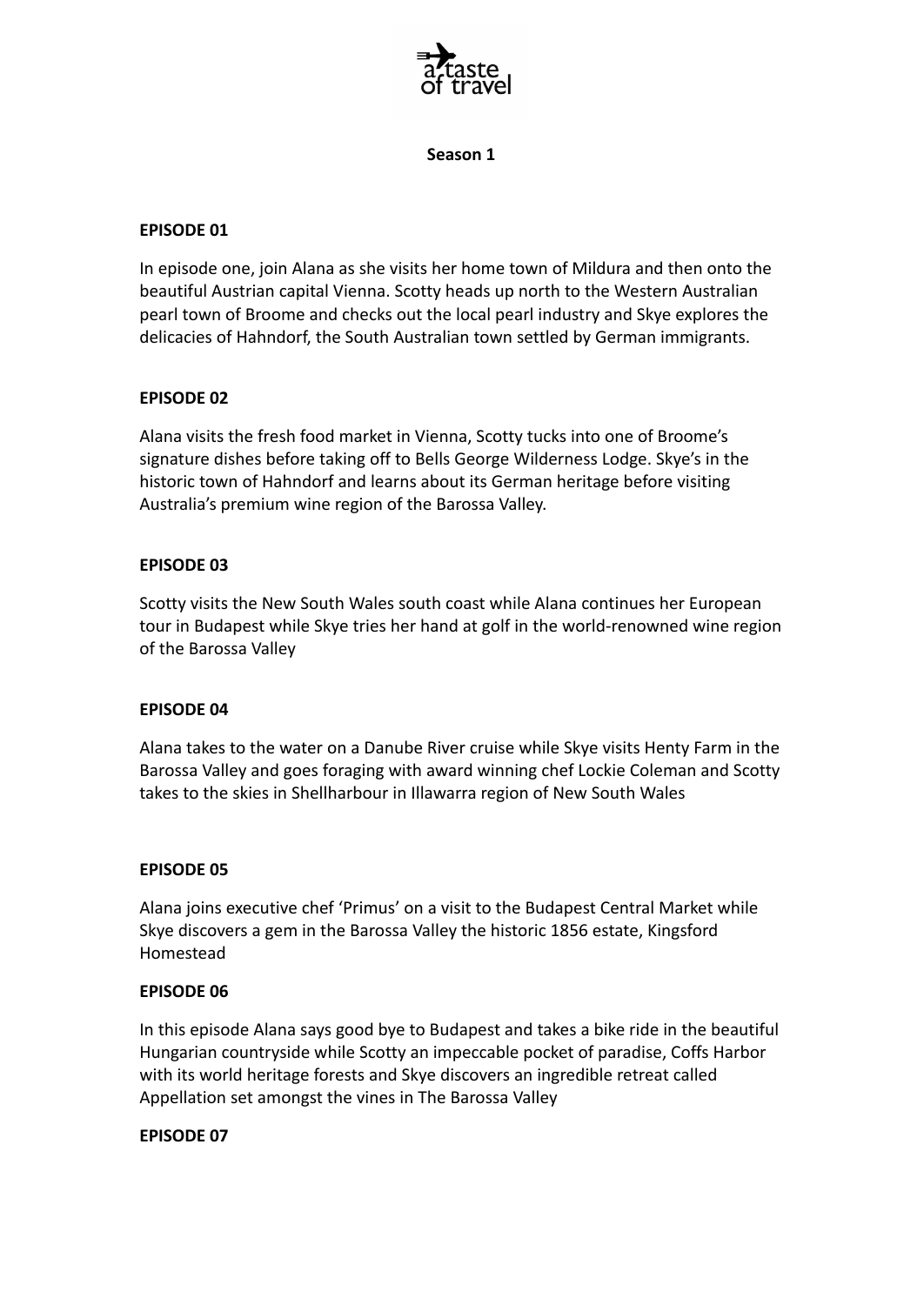Skye samples the local produce in the Barossa Farmers market while Alana visits an amazing Roman Fortress built into a rock formation dating back 230 million years and Scotty samples some of the local delicacies at Ravensthorpe - Shellharbour's finest property in regional New South Wales

## **EPISODE 08**

In this episode Alana's back in her home town of Mildura while Scotty taps into his creative side in Melbourne and then continues his trip through the Kimberley with stops in Bells Gorge and Mount Hart

## **EPISODE 09**

Scotty tackles the best the Kimberley can offer and Alana visits Bucharest in Romania also known as little Paris while Skye tastes a Vietnamese treat in the Barossa

# **EPISODE 10**

In this episode Scotty visits the Valley of the Mist in Coffs Harbor then peddles his way in the Victorian high country and discovers some indigenous art in the Kimberley while Alana visits the famous spice markets in Istanbul

# **EPISODE 11**

Scotty walks to the Mitchell Falls in the Kimberley wile Alana continues her trip in Turkey visiting Topkapi Palace and takes a relaxing cruise on one of Europe's famous waterways and Skye takes a culinary look in one of Australia's top fresh food markets Adelaide Central market

## **EPISODE 12**

Scotty heads to on of Australia's iconic destinations the Bungle Bungle National Park while Alana prepares a special dish with chef David Farmer in Adelaide and Alana ticks off one of her bucket list destinations - Galipoli

## **EPISODE 13**

Scotty's Kimberley adventure comes to an end and Skye hits the National Wine Centre in South Australia while Alana says good bye to Istanbul



## **Season 2**

## **EPISODE 01**

In episode one, join Scotty as he embarks on a trip through Thailand, before visiting QLD…and Alana arrives in China.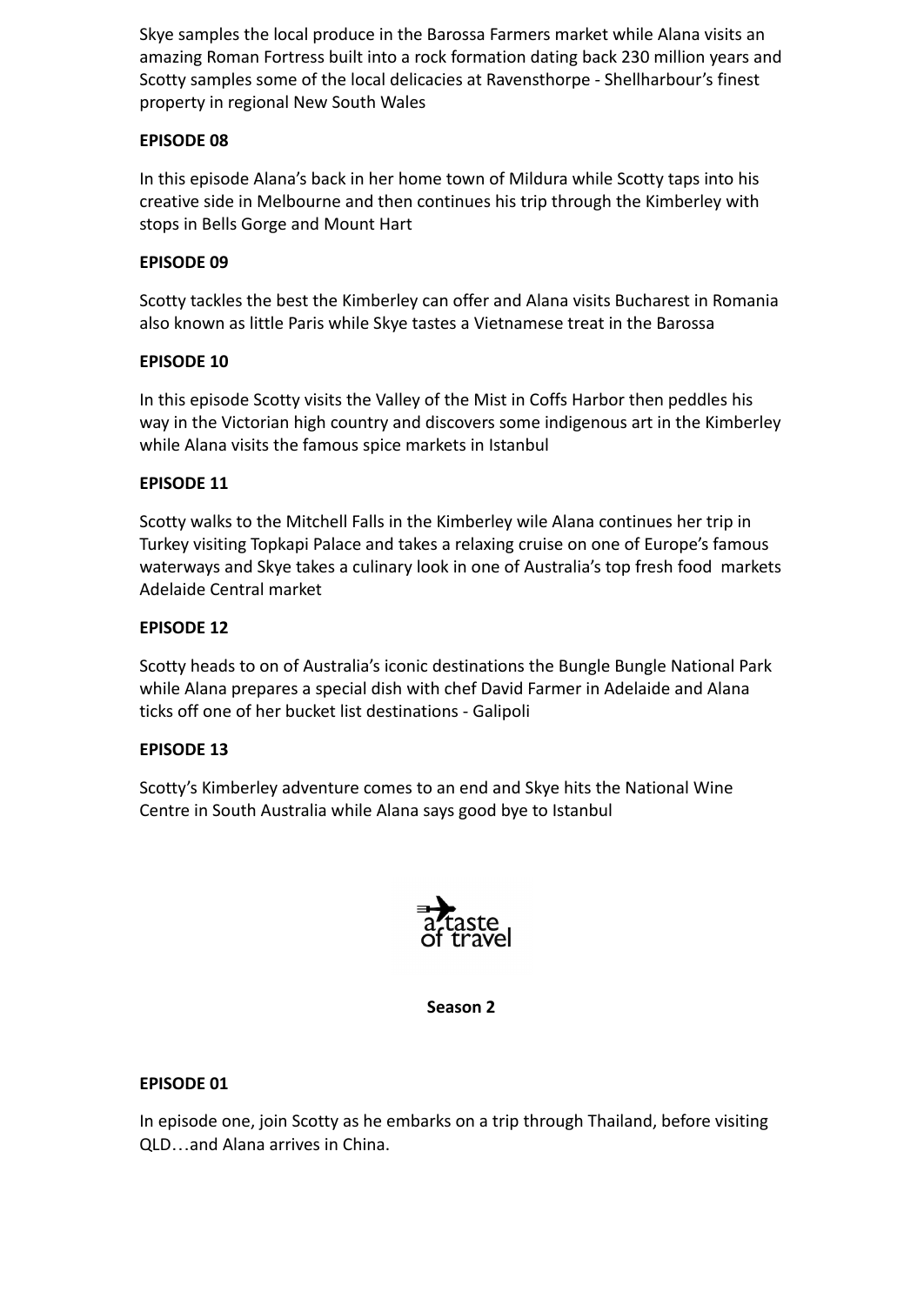#### **EPISODE 02**

Scotty's trip to Thailand heats up at a local cooking school, before he takes a segue tour of Brisbane, and Alana visits one of the wonders of the world – China's Great Wall.

### **EPISODE 03**

Scotty finds his happy place, in Queensland's Granite Belt, and Alana get's a taste of Beijing's old city, before visiting the spice market in Istanbul.

### **EPISODE 04**

David Reyne visits Darwin and the amazing Litchfield National Park, and Scotty takes the road less travelled on an ATV tour of Phuket, before a bit of go-karting on Queenland's Sunshine Coast.

### **EPISODE 05**

Dave Reyne explores the capitol of East Timor's Dili, and Alana enjoy a serenade on the river

#### **EPISODE 06**

Alana finds a unique way to explore Budapest and Scotty enjoys a food crawl through Bangkok

### **EPISODE 07**

Scotty visits the Mad Max museum in Silverton and David trek to one of Indonesia's spectacular sleeping giants

### **EPISODE 08**

David gets close but not too close to the Komodo dragon and I try out a local delicacy.

### **EPISODE 09**

Scotty makes a new friend in Thailand and I take to the stage in a theatrical spectacular in China.

#### **EPISODE 10**

David gets busy in a Balinese kitchen and Alana meets a giant Chinese local

## **EPISODE 11**

Alana crashes into Shanghai And Scotty has a whale of a time in Hervey Bay.

## **EPISODE 12**

Alana stumbles upon the secret of eternal youth and Scotty goes under lock and key in Maitland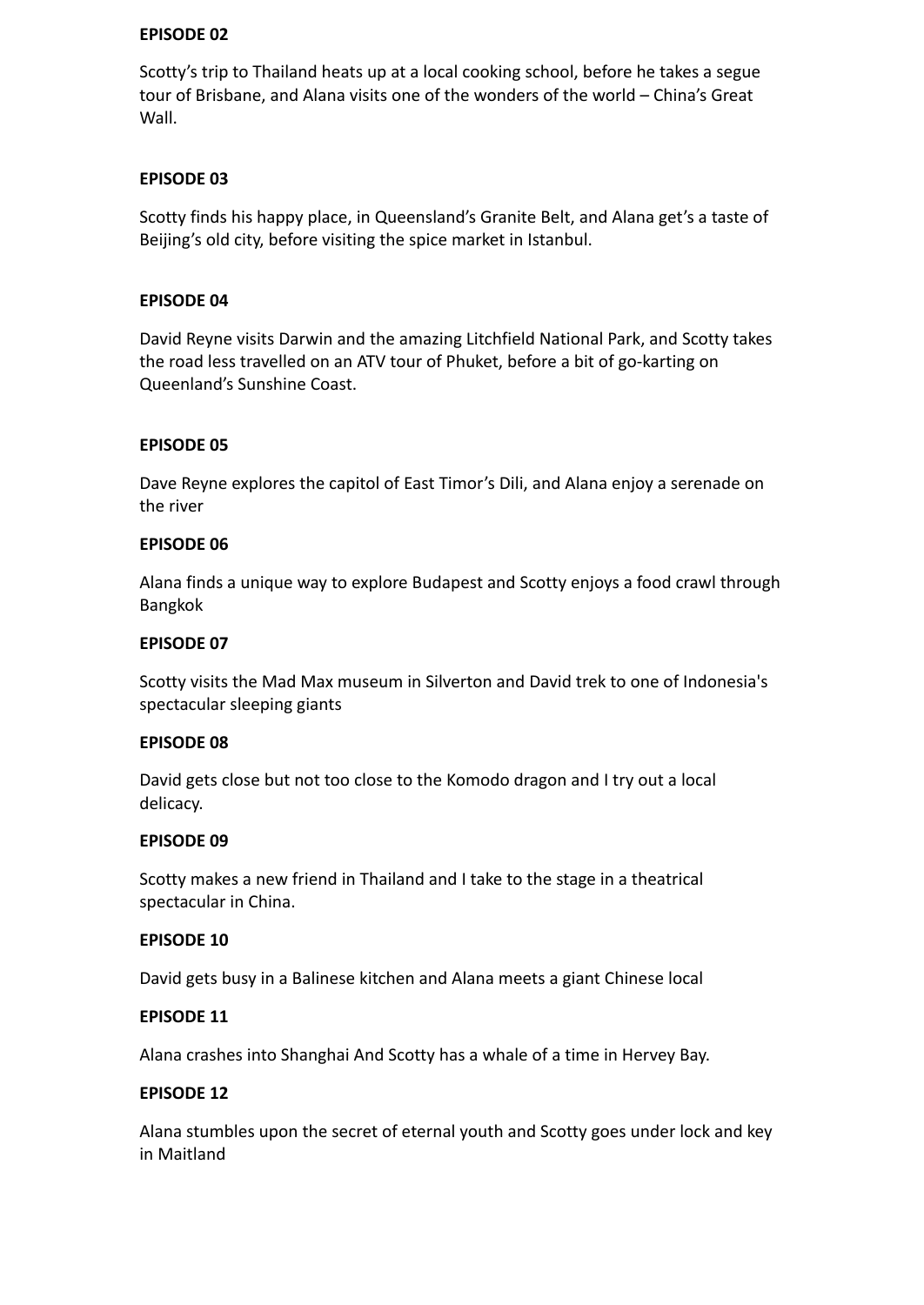## **EPISODE 13**

Scotty gets in touch with his ancestral roots and David get's a new friend in Borneo.



**Season 3**

## **EPISODE 01**

Scotty is in beautiful South Africa, searching for the Big 5. Carolyne explores the wonderful ancient city of Rome. Lynton heads to the hills of Fiji and is rewarded with an amazing surprise. And Susannah is in the Big Apple, New York.

## **EPISODE 02**

Carolyne explores the gorgeous town of Sorrento, Italy. Scotty continues his trip in South Africa and samples some of the local delicacies. Lynton makes a splash in Denarau, Fiji. And Susannah wraps up her discovery tour of New York.

## **EPISODE 03**

Lynton explores the iconic Coral Coast of Fiji. Carolyne visits the wonders of Florence. Scotty continues his journey through South Africa and Susannah discovers a slightly more sinister side of Los Angeles.

## **EPISODE 04**

Scotty wraps up his South African adventure with a visit to the Cape. Carolyne goes on a sojourn around Greece's capital, Athens. Susannah explores one of LA's unusual hot spots. Scotty ticks off one of his life-long bucket lists, Tokyo Japan.

## **EPISODE 05**

Susannah explores the sights and sounds of Bangkok, Thailand. Susannah continues her European Tour, exploring the islands of Greece and the magical city of Paris. Scotty's Japan adventure continues as he goes on a trek to marvel at Mount Fuji.

## **EPISODE 06**

Carolyne visits beautiful Beaune in the heart of the winemaking region, Burgundy. Lynton tackles the crazy, manic and marvellous Old Delhi in India. Scotty continues his Japanese love affair on the wonderful west coast. Susannah hits the highlights of Thailand's Phuket Island.

## **EPISODE 07**

Scotty channels his inner child while in Japan. Carolyne indulges in some of the incredible delicacies Lyon, France has to offer. Lynton visits some extraordinarily iconic monuments in Delhi, India. Scotty explores the cultural food and history that Vietnam's Ho Chi Minh City has to offer.

**EPISODE 08**